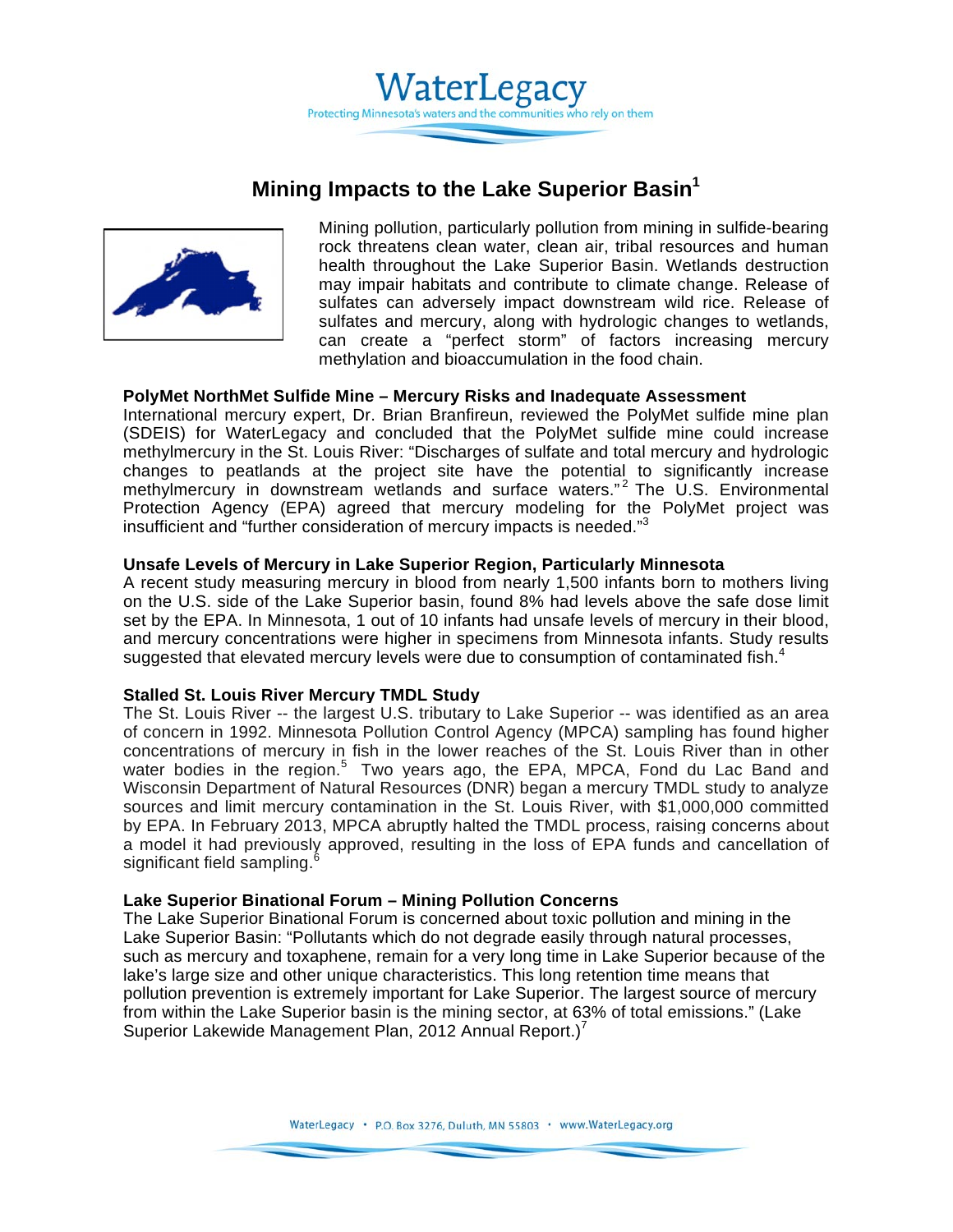

### **Great Lakes Restoration Initiative (2010 to 2015)**

\$488 million total commitment \$214 million from EPA \$18 million for Minnesota, \$17 million of which is for the St. Louis River and Bay.<sup>8</sup>

#### **59 Groups Say EPA Must Study of Mining Impacts in the Lake Superior Basin**

This December, 59 conservation, business, faith-based and tribal groups in Minnesota, Wisconsin and Michigan jointly submitted a letter asking EPA to prepare a Cumulative Effects Assessment of the adverse impacts of mining across the Lake Superior Basin

Citing Great Lakes Water Quality treaties with Canada, legal obligations to tribes on lands ceded to the United States, and a history of mercury contamination and other pollution, the 59 groups requested a comprehensive analysis of mining impacts on one of the most important fresh water resources on the face of the earth.

In addition to the widely-criticized PolyMet sulfide mine proposal in Minnesota, mine projects that could affect air and water across the Lake Superior Basin include the Twin Metals proposed sulfide mine in Minnesota, the recently permitted Eagle Mine and Copperwood mine in Michigan, the proposed Gogebic mine in Wisconsin and the proposed Marathon mine and operating Lac des Isles mine in Ontario.

Congresswoman Betty McCollum and Congressman Keith Ellison have both sent letters to EPA Region 5 supporting the request that EPA prepare a cumulative effects assessment of impacts of mining on the Lake Superior Basin.<sup>9</sup>

# **EPA Great Lakes Advisory Board - Suggested Advice to EPA**

- EPA should study cumulative effects of mining on clean air, clean water, habitats, human health and tribal resources throughout the Lake Superior Basin.
- EPA should urge and support Minnesota to resume the St. Louis River mercury TMDL study in partnership with the Fond du Lac Band and the Wisconsin DNR.
- EPA should ensure that upstream pollution and hydrological impacts to wetlands from sulfide mining do not undermine restoration of beneficial uses in areas of concern.

 $\overline{1}$ <sup>1</sup> Prepared May 2014 by Paula Maccabee, Advocacy Director/Counsel for WaterLegacy.<br><sup>2</sup> Dr. Brian Branfireun Opinion on the PolyMet SDEIS

http://waterlegacy.org/sites/default/files/PolyMet\_SuppEIS/WLExpert/Branfireun\_ExpertOpinion\_PolyMetSDEIS(3<br>-10-14).pdf<br>3 EBA Comments as the BeltiMat SDEIS busilisations as the state of the state of the state of the state

<sup>&</sup>lt;sup>3</sup> EPA Comments on the PolyMet SDEIS, http://waterlegacy.org/sites/default/files/PolyMet\_SuppEIS/EPA-<br>NorthMetSDEIS\_CommentLetter.pdf<br>1 Minness L. Do

Minnesota Department of Health (MDH), Mercury Levels in Blood from Newborns in the Lake Superior Basin, http://www.health.state.mn.us/divs/eh/hazardous/topics/studies/glnpo.pdf. MDH on-line summary, Mercury in Newborns in the Lake Superior Basin,

www.health.state.mn.us/divs/eh/hazardous/topics/studies/newbornhglsp.html <sup>5</sup> B. Monson, MPCA, St. Louis River Fish Mercury,

http://waterlegacy.org/sites/default/files/PolyMet\_SuppEIS/WL\_Ex50\_Monson\_SLRFishMercury.pdf  $6$  See e.g. Letter of Fond du Lac Chairwoman Karen Diver to MPCA Commissioner (March 12, 2013). We are in the process of posting this letter and other TMDL resources on line.

Lake Superior Lakewide Management Plan Annual Report 2012, http://www.binational.net/pdfs/20121214lamp\_superior\_e.pdf

<sup>8</sup> Great Lakes Restoration Initiative Accountability, https://restore.glnpo.net/glas\_pub/qareport.htm <sup>9</sup>

Cumulative Effects Assessment letter to EPA, see http://waterlegacy.org/CumulativeEffects-Mining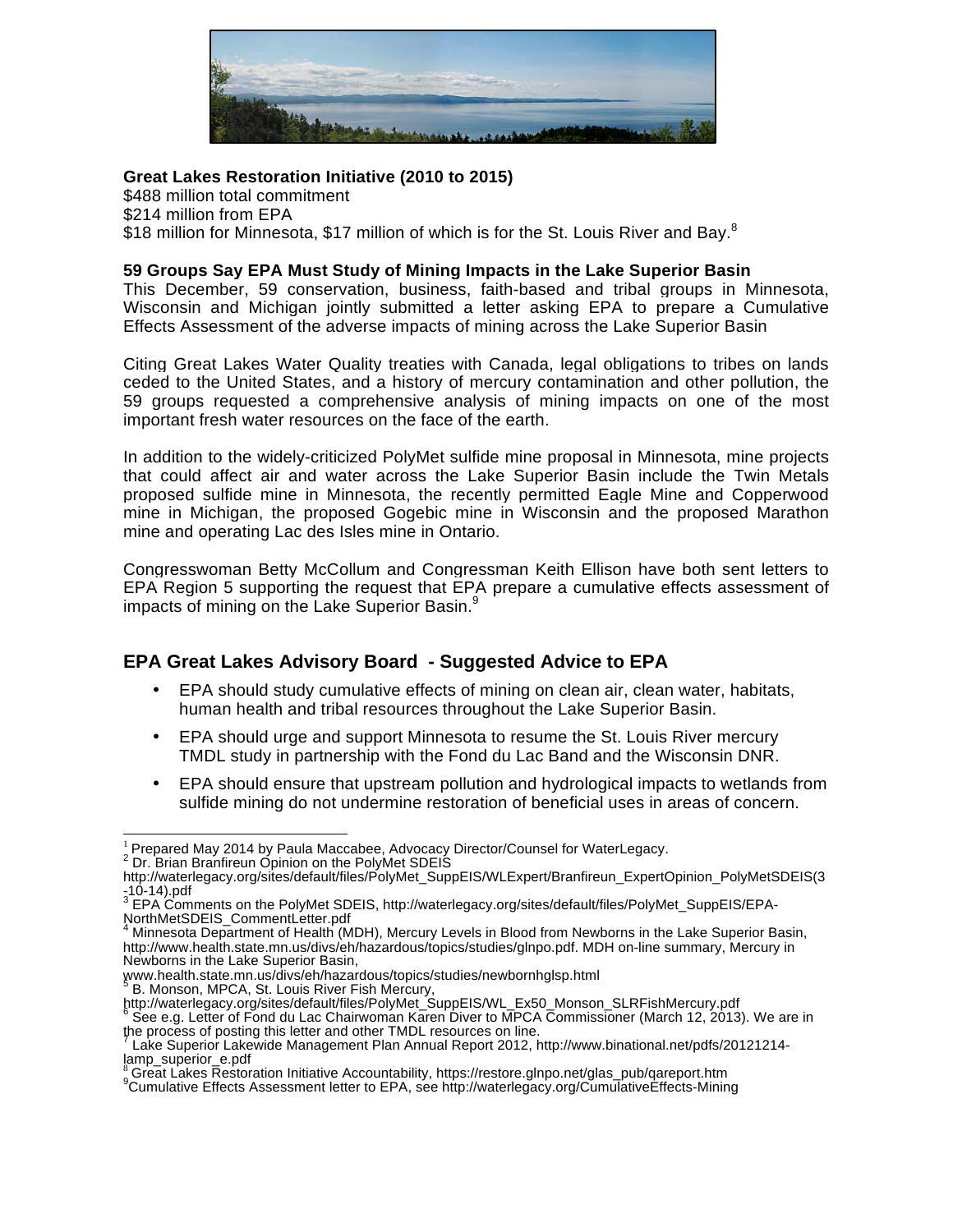

December 16, 2013

Susan Hedman, Regional Administrator (hedman.susan@epa.gov) US EPA Region 5 Ralph Metcalfe Federal Building 77 West Jackson Blvd. Chicago, IL 60604-3590

Dear Dr. Hedman:

We the undersigned, representing fifty-nine non-governmental conservation organizations, tribal, faith-based and civic groups, businesses, and recreation interests from Minnesota, Wisconsin and Michigan, request that the United States Environmental Protection Agency Region 5 (EPA) prepare a Cumulative Effects Assessment (CEA) of impacts of mining activities, including mining in sulfur-bearing rock, upon the Lake Superior Basin.

There are compelling legal, policy and factual grounds for EPA to undertake this CEA, and prior work by EPA Region 5 as well as by other parties demonstrates the feasibility of implementing this cumulative impacts analysis. Discrepancies in state level permitting requirements and agency implementation underscore the need for the EPA to undertake a regional assessment.

# Legal and Policy Support for a Lake Superior Basin CEA

The Lake Superior Basin has a unique status in terms of the obligation of the United States government to protect rights assured in treaties with Indian tribes. The expansion of sulfide mining brings particular risks to territories ceded by tribes to the federal government, which encompass the entire United States portion of the Lake Superior Basin. Mining pollution and wetlands destruction threaten wild rice, subsistence fishing, habitats for plants and animals, and cultural resources. As citizens of the United States, we believe that the EPA, acting on our behalf, has a fiduciary responsibility to protect the treaty rights and resources of Indian tribes in territories ceded to our federal government.

In addition, provisions of the Great Lakes Water Quality Protocol of 2012, an international treaty with Canada that the EPA Administrator signed on September 7, 2012 on behalf of the United States, support the obligation of the EPA to assess cumulative environmental impacts of mining on the Lake Superior Basin. The 2012 Protocol states that the United States should apply an ecosystem approach to the management of water quality that addresses individually and cumulatively all sources of stress to Great Lakes Basin ecosystems and that the United States should address environmental stressors for water quality, native species and habitat on a lakewide basis. (Great Lakes Water Quality Protocol of 2012, Preamble p. 6, Annex 2, Parts A, B. 2, C. 1 and 2, Annex 7, Parts A, B.1 and B.2).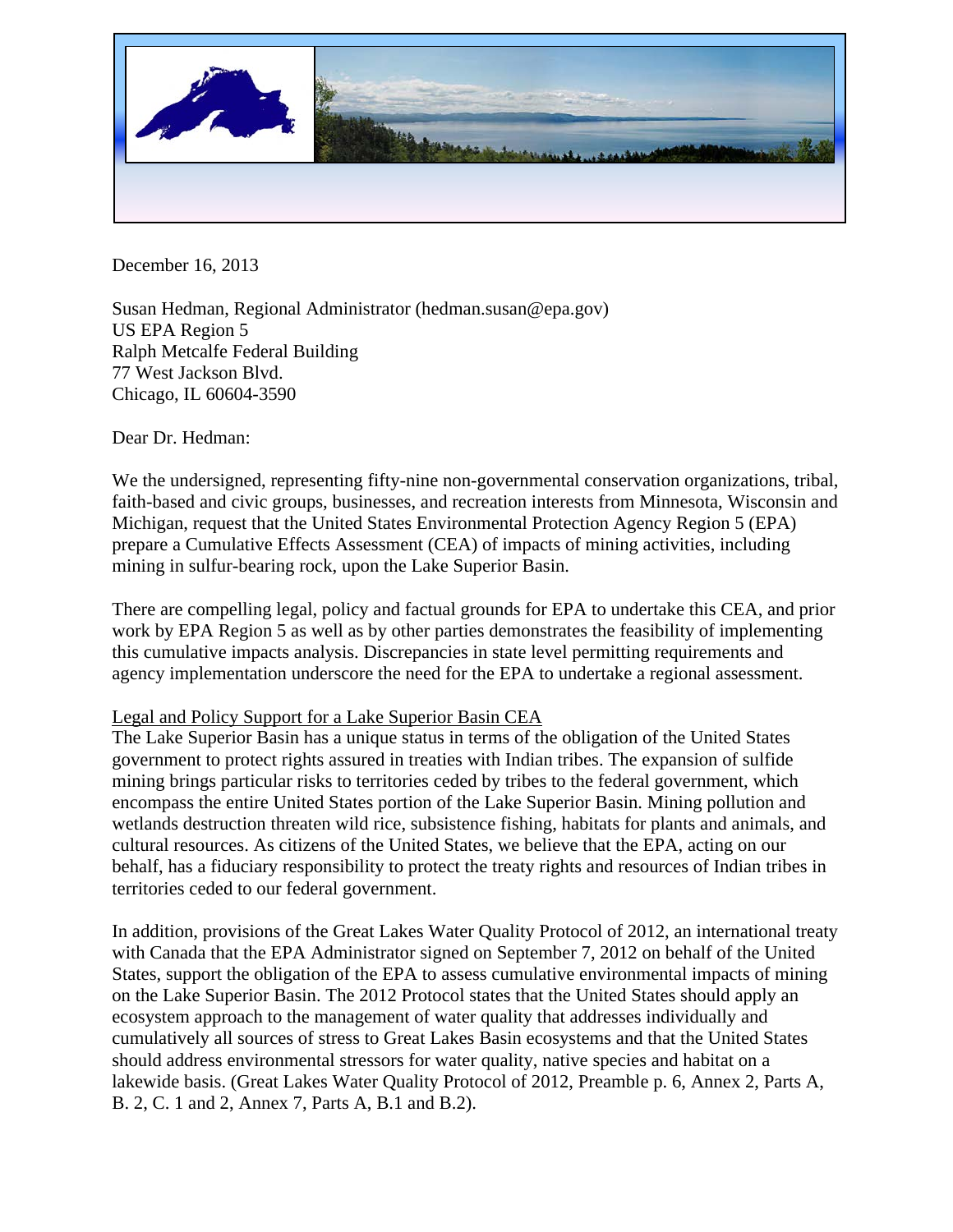The Lake Superior Basin mining CEA requested by the undersigned would also serve to support EPA's responsibilities under the National Environmental Policy Act (NEPA). A basin-wide CEA would build upon the CEA done in September 2013 by tribal cooperating agencies for the PolyMet NorthMet sulfide mine proposal in Minnesota. In addition, a Lake Superior Basin CEA could assist the federal government in completing environmental review for future mining proposals where NEPA is applicable and bring much-needed natural resources contextual information to state regulatory agencies across the Basin.

# Factual Basis for a Lake Superior Basin CEA

A CEA is needed to evaluate the effects of historic, existing, expanding and reasonably foreseeable mining activities throughout the Lake Superior Basin.

The water resources of the Lake Superior Basin are critical to the healthy functioning of their ecosystems, to the economies of the region, to human and wildlife health, to cultural values, to preservation of the rights and resources of tribes and to the many recreational uses enjoyed by people throughout the Lake Superior region. Historical, existing, expanding and reasonably foreseeable mining activities threaten the quality of drinking water, the productivity of recreational and commercial fishing, the survival of species that are threatened, endangered or of special concern, the natural resources vital to tribal culture and subsistence, and the health of infants, children and adults throughout the region.

The Lake Superior Basin has had extensive historic and existing mining activities. In addition, in recent years the lands surrounding Lake Superior in Minnesota, Wisconsin, Michigan and Ontario have experienced increasing mineral exploration and development, much of which has been conducted in sulfide-bearing rock. Mine projects include the proposed PolyMet NorthMet and Twin Metals mines in Minnesota, the recently permitted Eagle Mine and Copperwood mine in Michigan, the proposed Gogebic mine in Wisconsin, and the proposed Marathon mine and the operating Lac des Isles mine in Ontario. Widespread prospecting for non-ferrous metals is occurring across the region in Minnesota, Wisconsin, Michigan and Ontario.

Despite the risk to national and international waters posed by the expansion of mining and sulfide mining in particular, there has been no comprehensive assessment of the cumulative effects of mining on the singular water resources and ecological values of the Lake Superior Basin.

# Practical Implementation of a Lake Superior Basin CEA

Implementation of a Lake Superior Basin CEA is feasible as well as necessary to fulfill EPA responsibilities and protect natural resources. A protocol to assess cumulative impacts has been developed by Booz Allen Hamilton for EPA Region 5. (May 31, 2007) (REPA3-5803-151v3) The CEA submitted by tribal cooperating agencies for the PolyMet proposal earlier this year demonstrates how this protocol may be effectively used to prepare an assessment.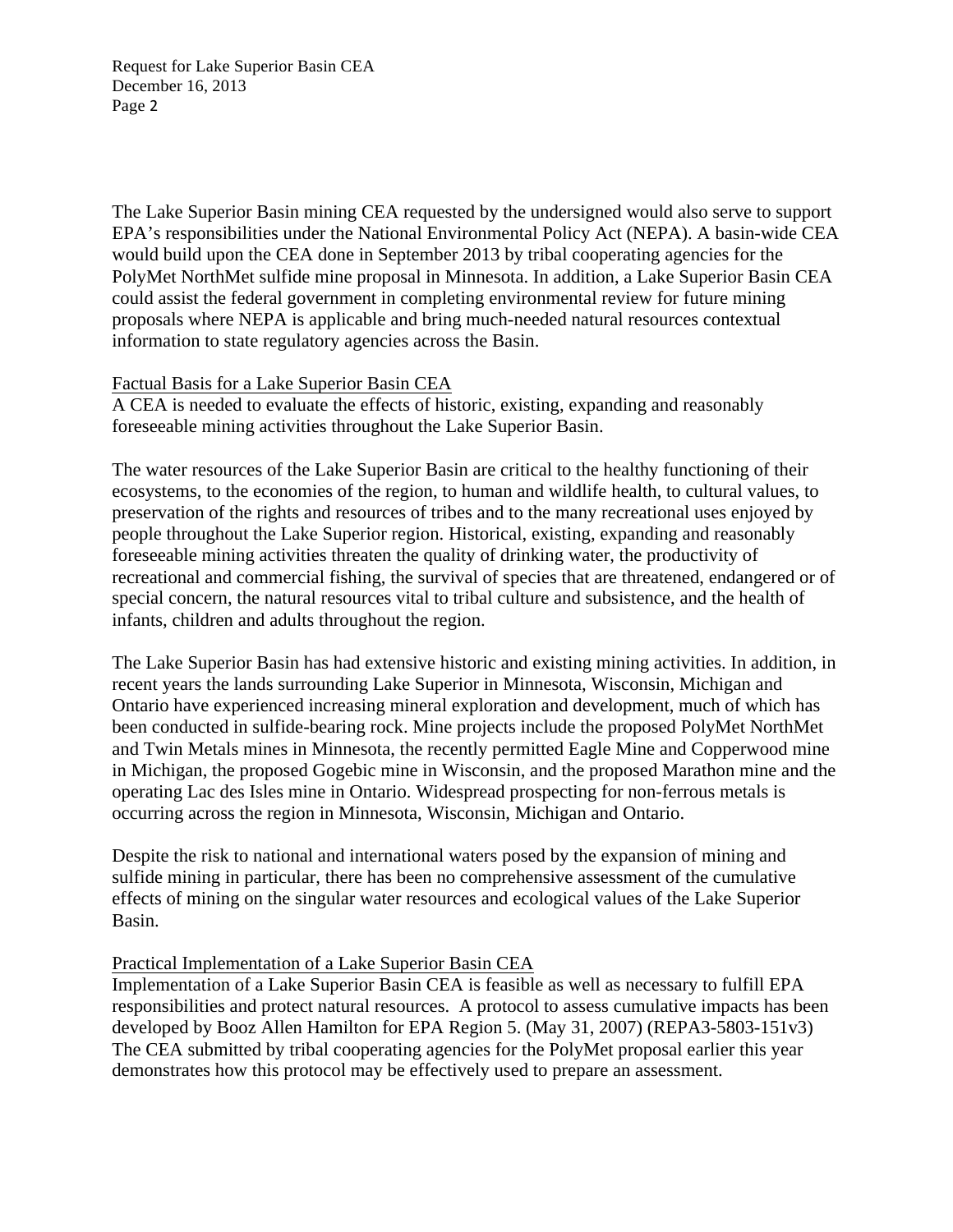The undersigned groups request that EPA Region 5 prepare a Lake Superior Basin CEA evaluating the impacts of historic, existing, expanding and reasonably foreseeable mining activities, consistent with the protocol and tribal CEA described above. Particular issues that our groups would highlight for your attention include:

- 1. Assessment of the resource value of various wetlands, headwaters, streams, lakes, floodplains, aquifers, estuaries and rivers of the Lake Superior Basin as aquatic resources of national and international importance.
- 2. The cumulative effects of dredge and fill activities, dewatering and inundation, air emissions and water discharges on water quality in the Lake Superior Basin, including compliance with the Great Lakes Water Quality Agreement and 2012 Protocol and effects on drinking water, aquatic life, mercury contamination of fish, wild rice, wildlife, recreation, tribal resources, and public health.
- 3. The cumulative effects of mining activities on water quantity in the Lake Superior Basin, including long-term effects on surface and groundwater resources, including resources governed by the Great Lakes St. Lawrence River Basin Water Resources Compact, and the degree to which waters have been appropriated or diverted from the Lake Superior Basin.
- 4. The cumulative effects of mining activities on aquatic and boreal ecosystems, including effects on flora and fauna that are threatened, endangered or of special concern or that are of significance to tribal communities.

Many of our groups have participated in a process of dialogue with EPA Region 5 over the past several months. We appreciate your concern and the active role of your staff and counsel in protecting surface and groundwater water quality, aquatic life, wildlife, human health and tribal rights and resources in the Lake Superior Basin.

In preparation of the Lake Superior Basin CEA described above, we would request that EPA Region 5 communicate with our non-governmental organizations as to EPA's progress in undertaking this assessment, in addition to consulting with Lake Superior Basin tribes. Our groups have designated Paula Maccabee, Counsel/Advocacy Director, WaterLegacy (pmaccabee@justchangelaw.com) as the Minnesota point of contact; Emily Whittaker, Policy Specialist, Freshwater Future (emily@freshwaterfuture.org) as the Michigan point of contact and Elizabeth Wheeler, Staff Attorney, Clean Wisconsin (ewheeler@cleanwisconsin.org) as the Wisconsin point of contact. We would request that any communications pertinent to our request for a CEA be sent to the contact persons for each of these states.

We look forward to your response to our request for a Lake Superior Basin CEA evaluating the impacts of mining activities, and trust that EPA will play a vital role in assessment and protection of vital resources in the Lake Superior Basin.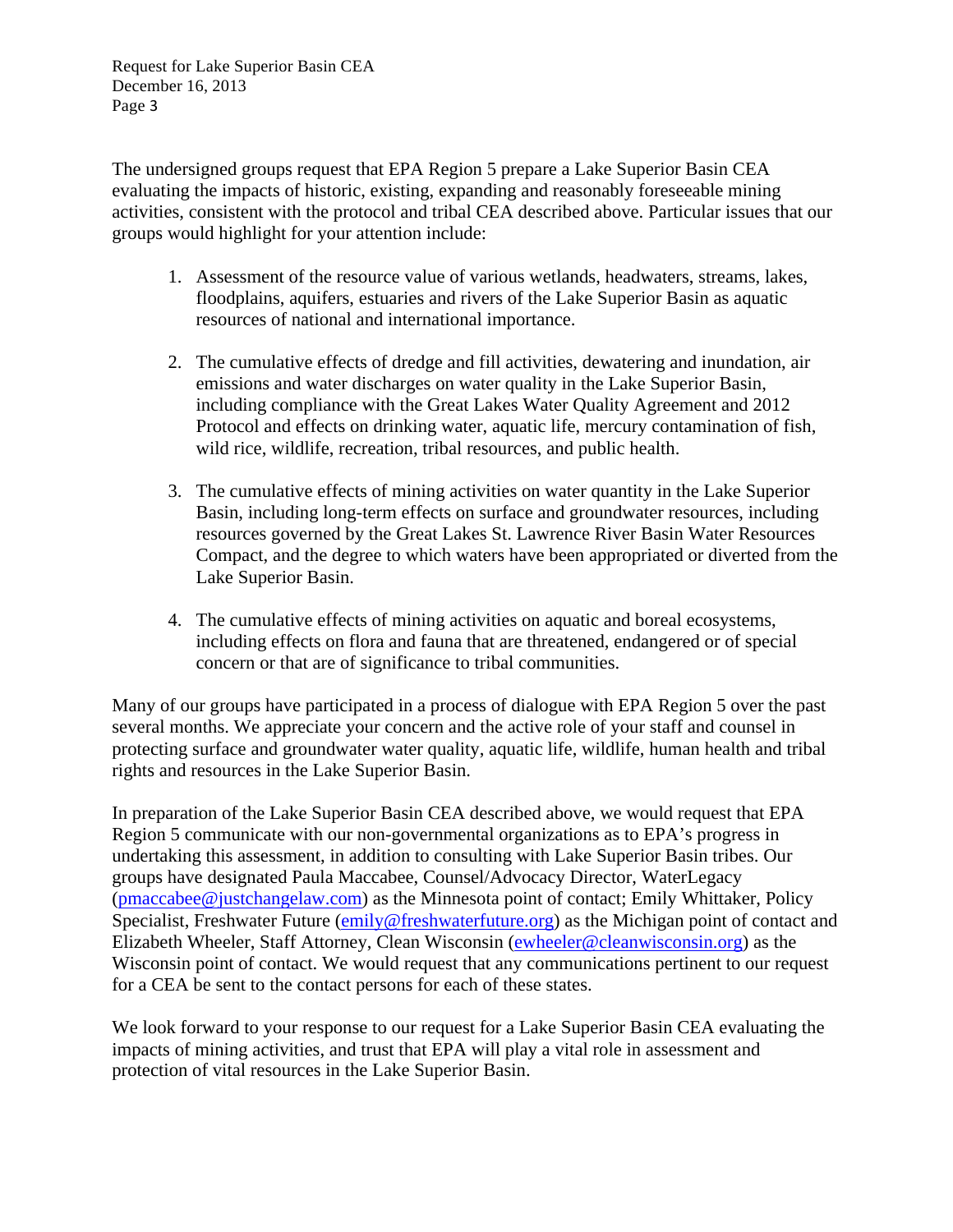Sincerely yours (in alphabetical order), Bad River Watershed Association Baptism River Inn Bed & Breakfast Big Bay Outfitters Center for Biological Diversity Clean Wisconsin CR-Building Performance Specialists, Inc. ElyMinnesota.com Ely Outfitting Company Environmental Law & Policy Center Food and Water Watch Friends of the Boundary Waters Wilderness Friends of the Cloquet Valley State Forest Friends of the Land of the Keweenaw Freshwater Future Front 40 Environmental Fight Honor the Earth Howard's Farmers Market Huron Mountain Club Idle No More Duluth Indigenous Environmental Network Institute for a Sustainable Future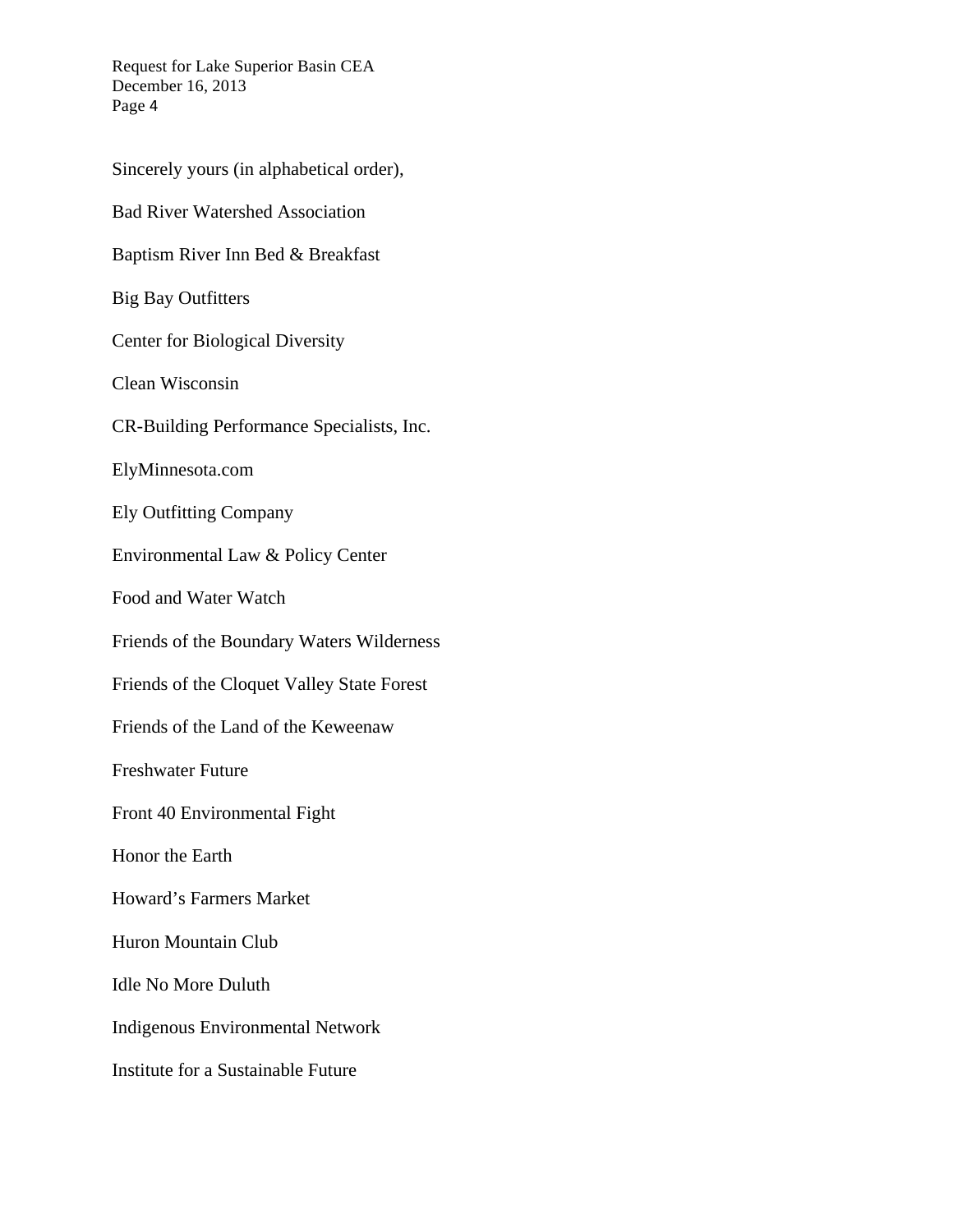Izaak Walton League of America - W. J. McCabe Chapter League of Women Voters of Michigan League of Women Voters of Minnesota League of Women Voters of Wisconsin Lutefisk Technologies Michigan Environmental Council Michigan League of Conservation Voters Midwest Environmental Advocates, Inc. Milwaukee Riverkeeper Minnesota Center for Environmental Advocacy Minnesota Public Interest Research Group National Forest Lodge National Parks Conservation Association National Wildlife Federation Natural Resources Defense Council North Cape Fisheries Northeastern Minnesotans for Wilderness Northwoods Wolf Alliance Organic Consumers Association Peace United Church of Christ Food Energy and Environment Team Piragis Northwoods Company Protect Our Manoomin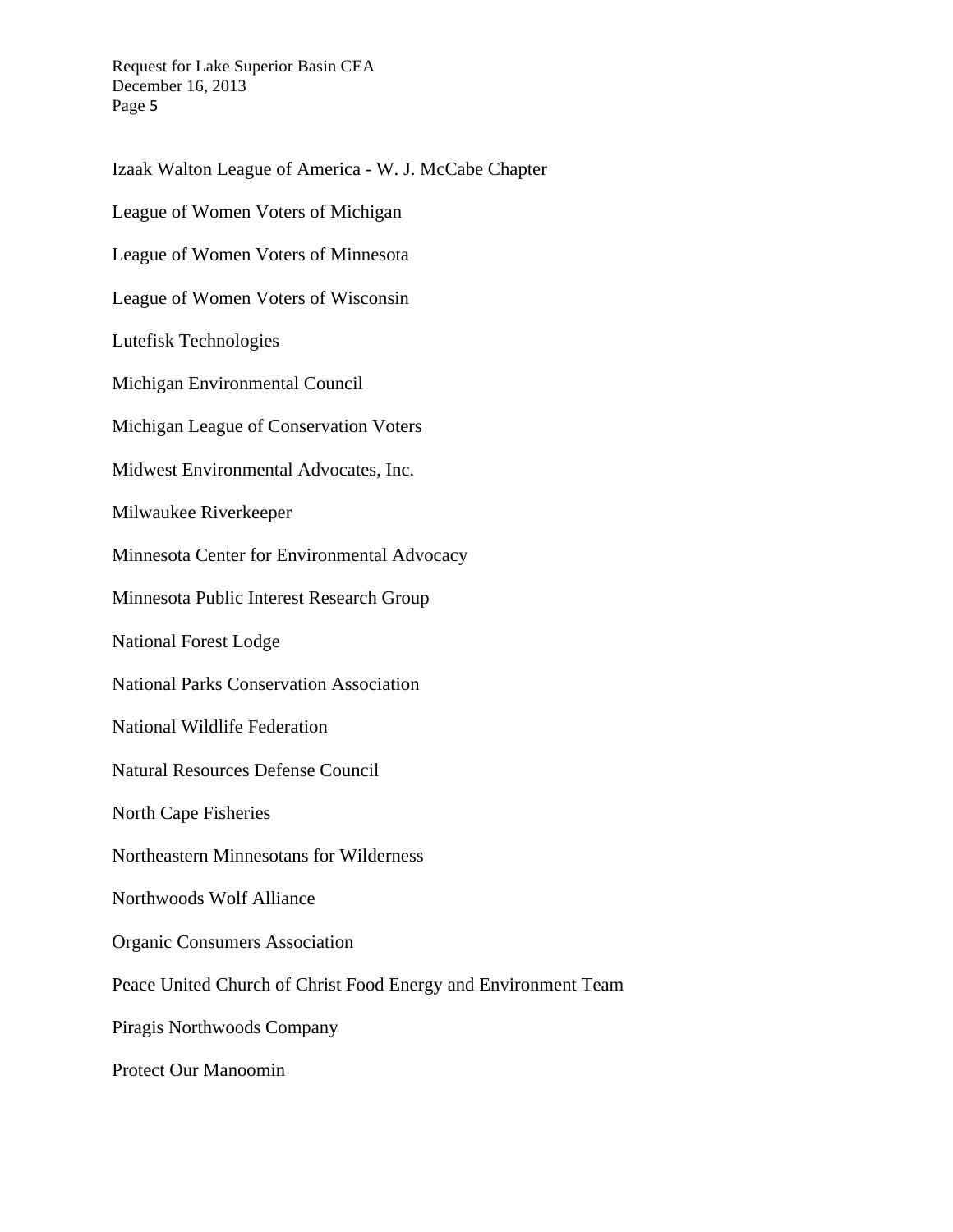River Point Resort & Outfitting Co.

Round River Farm

Round River Renewables, LLC

Save Our Sky Blue Waters

Save the Wild U. P.

Sierra Club - John Muir Chapter

Sierra Club- North Star Chapter

Sled Dogs to Saint Paul

Trout Unlimited

Upper Peninsula Environmental Coalition

Voyageurs National Park Association

WaterLegacy

Whole Foods Community Co-op Duluth

Wisconsin League of Conservation Voters

Wisconsin Resources Protection Council

Yellow Dog Watershed Preserve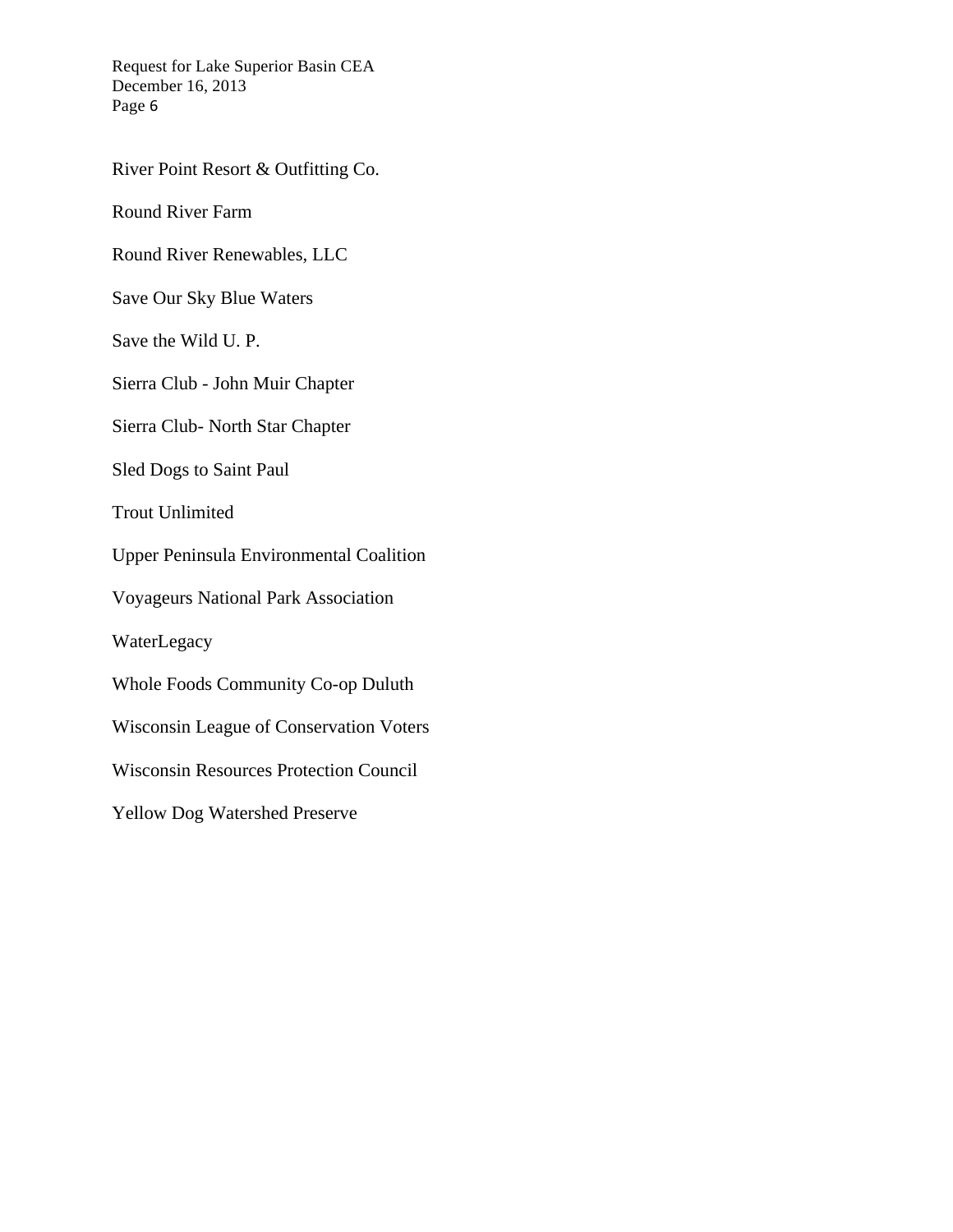U. S. EPA Great Lakes Advisory Board c/o Acting Designated Federal Officer Taylor Fiscus Fiscus.Taylor@epa.gov 77 West Jackson Boulevard Mail Code R-19J Chicago, IL 60604-3507

RE: Great Lakes Advisory Board Meeting – Written Statement

**Protecting Minnesota** 

Dear Members of the Great Lakes Advisory Board:

This letter is submitted on behalf of WaterLegacy, a Minnesota non-profit organization formed to protect Minnesota's water resources and the communities that rely on them. Thank you for providing members of the public an opportunity to submit our comments to the Advisory Board.

WaterLegacy

ho rely on them

We would like to bring to your attention the attached letter submitted by 59 non-governmental conservation, tribal, faith-based groups, business and recreation interests in Minnesota, Wisconsin and Michigan requesting that the Environmental Protection Agency (EPA) conduct a cumulative effects assessment (CEA) of the impacts of mining on the Lake Superior Basin.

There are many compelling legal, policy and scientific grounds for EPA to undertake this CEA. One important consideration is that mining activities may undermine the effectiveness of Great Lakes Restoration Initiative (GLRI) investments. Restoration of areas of concern may be undermined by upstream pollution from mining, particularly sulfide mining. States may lack sufficient capacity or political will to conduct the scientific analysis on which appropriately protective controls of pollution would be based.

In Minnesota, these concerns have been brought to the fore by the environmental review process for the PolyMet NorthMet sulfide mine. Even the most recent version of the PolyMet environmental review failed to model mercury bioaccumulation and denied the need for any cumulative impacts analysis of the PolyMet project on the St. Louis River.

The concern that upstream mining pollution may undermine GLRI investments is also highlighted in Minnesota by the collapse of the Total Maximum Daily Load (TMDL) process for mercury in the St. Louis River area of concern (AOC). Although EPA had provided funding for the St. Louis River mercury TMDL study, Minnesota's Pollution Control Agency withdrew from the study, derailing the scientific analysis that would have evaluated the impacts of upstream mining, among other factors, to determine the causes and most effective controls of mercury contamination in the St. Louis River AOC. Our Lake Superior Basin fact sheet is attached.

Based on the attached documents and the discussion above, we would respectfully request that the Great Lakes Advisory Board make the following recommendations to the EPA: